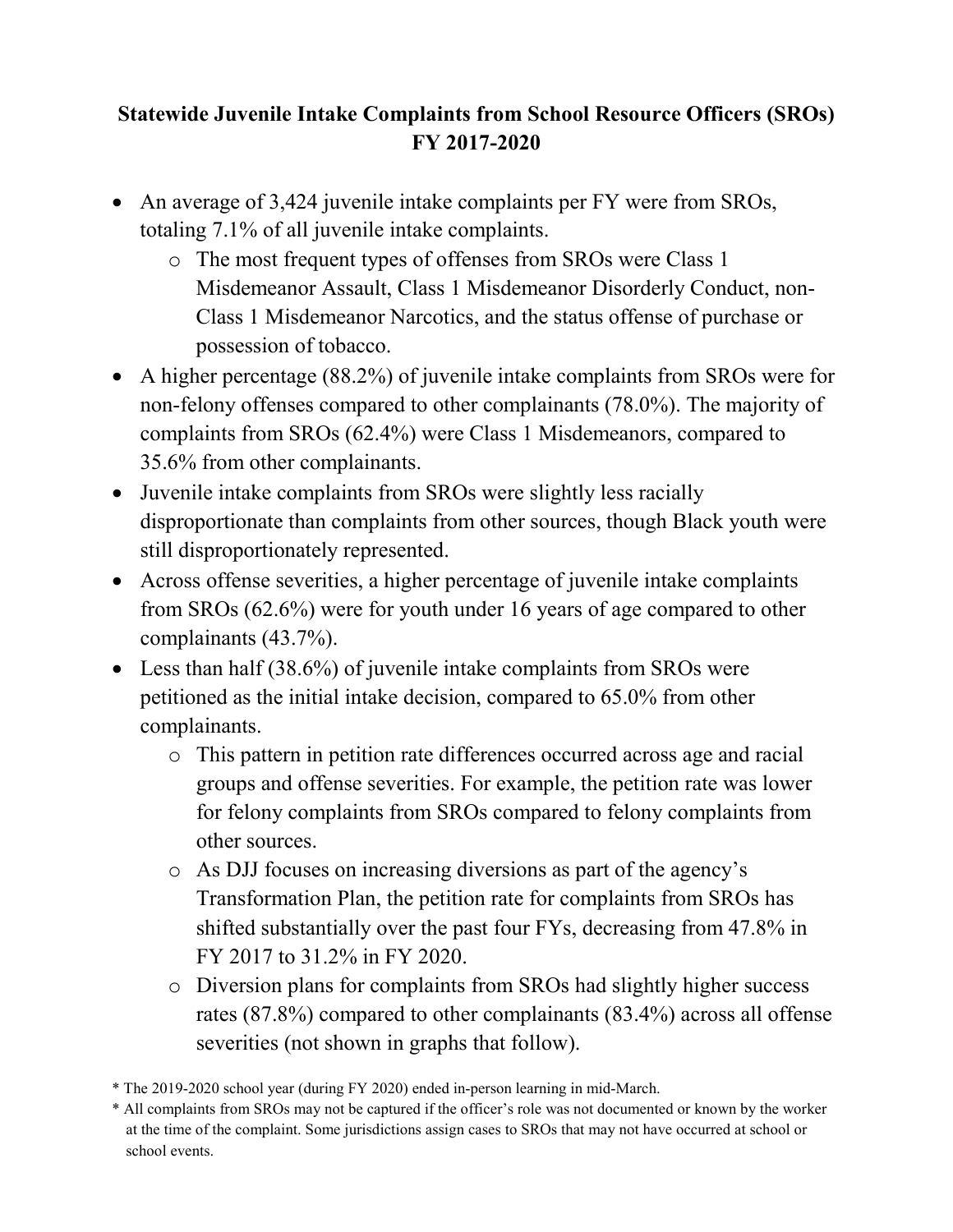## Statewide Juvenile Intake Complaints, FY 2017-2020

(SRO = School Resource Officer; counts and percentages are not displayed for groups with five or fewer complaints)

FIPS(Locality) All



#### Juvenile Intake Complaints by Complainant SRO<sub>S</sub> **Other**

On average, an intake case from an SRO included 1.2 complaints.

### Juvenile Intake Complaints from SROs by **Offense Severity**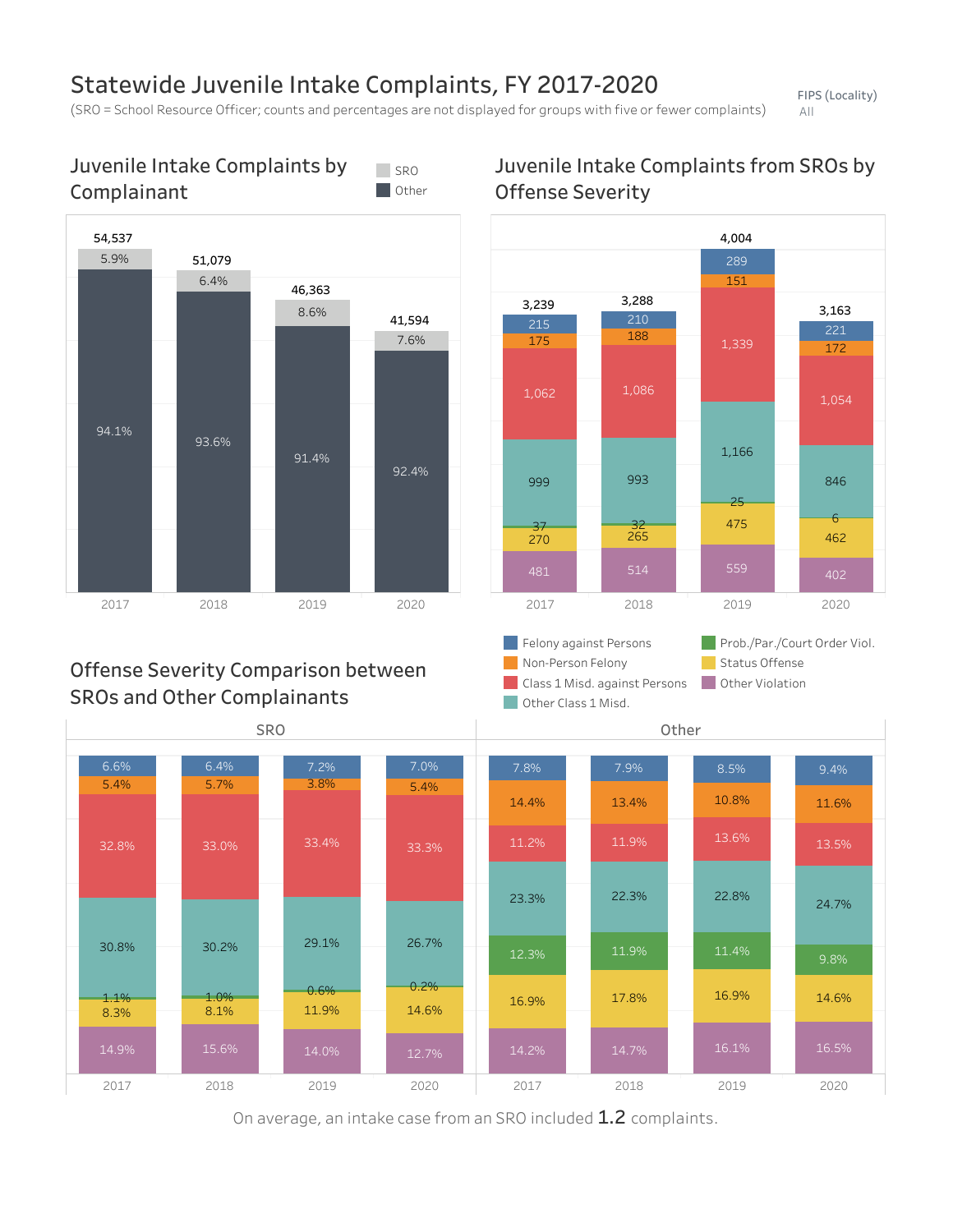# Statewide Juvenile Intake Complaints from SROs vs. Other Complainants, FY 2017-2020

FIPS(Locality) All

(SRO = School Resource Officer; percentages are not displayed for groups with five or fewer complaints or due to spacing)